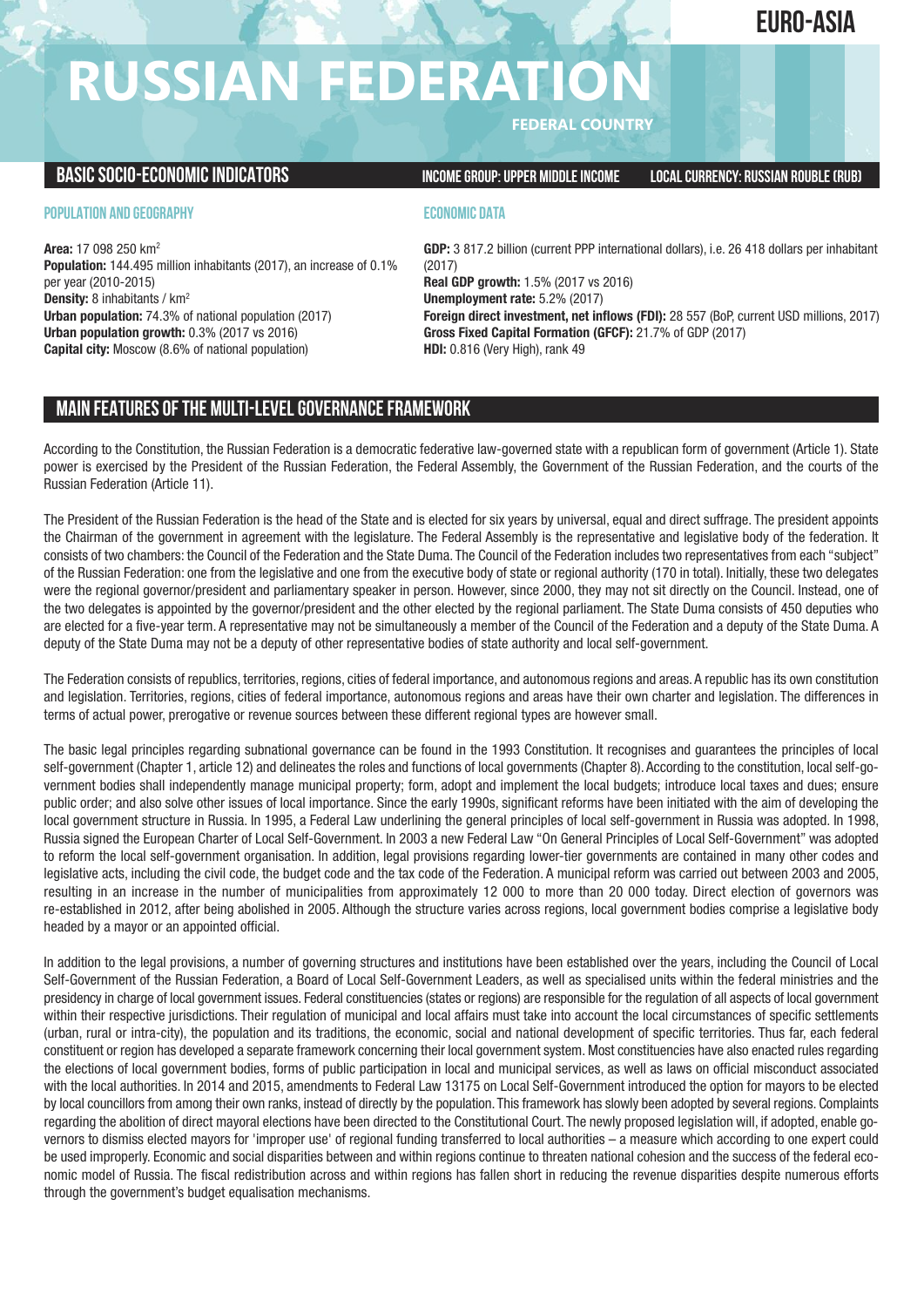|      | TENNITUNIAL UNUANISATIUN.                                                     |                                                                                   |                                                                    |                             |
|------|-------------------------------------------------------------------------------|-----------------------------------------------------------------------------------|--------------------------------------------------------------------|-----------------------------|
| 2017 | <b>MUNICIPAL LEVEL</b><br>1 589 urban settlements<br>18 101 rural settlements | <b>INTERMEDIATE LEVEL</b><br>1 784 municipal districts<br>(rayons) and 567 cities | <b>REGIONAL OR STATE LEVEL</b><br>83 Subjects of<br>the Federation | <b>TOTAL NUMBER OF SNGS</b> |
|      | 286 intra-city districts and territories                                      | (city okrugs)                                                                     |                                                                    |                             |
|      | Average municipal size: inhabitants                                           |                                                                                   |                                                                    |                             |
|      | 19 976                                                                        | 2 351                                                                             | 83                                                                 | 22 410                      |
|      |                                                                               |                                                                                   |                                                                    |                             |

**OVERALL DESCRIPTION.** Russia has a complex multi-tiered administrative structure, which is asymmetric. The regions include 21 republics, 46 provinces (*oblasts*), one autonomous *oblast*, nine "territories" (*Kraj*), four autonomous areas (*autonomy okrugs*), and two cities with federal status (Moscow and St. Petersburg) and have various degrees of autonomy. Cities of federal importance are defined as distinct regions despite being geographically enclaved in other regions.The four autonomous areas are large territories with, in general, a low population density that can be part of the other subjects (*oblasts*) while remaining subjects of the Russian Federation. Chukotka Autonomous District is an exception, as it is not part of any other subject.

Federal subjects have either one or two tiers of local government. For regions with two local government levels, the second tier was made up of 1 784 municipal districts and 567 cities as of January 2017. These administration divisions are similar to the boroughs. The third and the lower level comprises 1 589 urban and 18 101 rural settlements as well as 266 intra-city districts and territories in cities of federal importance. The urban settlements are the equivalent of cities in other countries and include an urban agglomeration. The least populated city in Russia, Chekalin, has only 1 000 inhabitants. An urban settlement does not necessarily differ from a rural one in area or population. The differences in the label are based on socio-economic characteristics that make urban settlements more economically independent from agriculture in comparison to rural ones. Most urban municipalities have a population of between 3 000 and 12 000. The intra-city entities are intermediate territorial and administrative subdivisions, depending on their characteristics and status, between the city and the rural commune (village or other).

Since 2000, there has also been a federal administration at territorial level. It is composed of nine federal districts (previously eight), each administered by an authorised representative of the President of the Russian Federation. The regional governments are grouped as such for monitoring purposes by the federal government. This authorised representative has no constitutional authority. In addition to the federal districts, federal subjects are also grouped into twelve economic regions exclusively for economic and statistical purposes and therefore differ from the federal districts, which are important from an administrative perspective.

The territorial structure of the Russian Federation has undergone several changes in recent decades. The majority of the former autonomous districts (*autonomous okrugs*) have ended their autonomy with their *oblast* or original *krai* by merging with them. In addition, some *oblasts* have increased their autonomy vis-à-vis the federation, merging into new *kraïs*, or even into an enlarged republic. The Federation encourages subjects to merge since many of them are no longer economically viable. Some of these mergers have already taken place under recent governments. Further mergers have been proposed by the federal authorities or the pro-Moscow factions in the federation. However, since 2008 none have been planned in the near future, although further changes can be expected in upcoming years.According to the constitution, changes in the boundaries of the territories where local government is administered shall be made in consultation with the population of the concerned territories. The process of forming a local government's territorial basis is developed within the framework of federal and regional legislation. The right of secession is however not provided for subjects of the Russian Federation.

## **SUBNATIONALGOVERNMENT RESPONSIBILITIES**

**TERRITORIALORGANISATION**

The federal Constitution and the 2003 Federal Law 131-FZ on the General Principles of Local Self-Government define the main areas under the jurisdiction of the Federation, the regions (regional transport) as well as shared competencies (minority rights, environment, health, education, science, culture, labour law, social security, family law, and natural disasters).

According to the legal provisions, regions may also adopt their own legislation on local self-government provided that it is compatible with federal legislation. Local authorities are empowered to carry out all public services of local interest including education (pre-school, primary, general and vocational education), public health (primary care facilities), public order and safety, land use planning, social protection and employment, local economic development, environmental protection, utilities (local energy, waste), local roads and public transport, culture and recreation (sport facilities). Some tasks are increasingly shared by both the federation and the regions, which creates inconsistencies across layers. Yet, unfunded mandates remain one of the main challenges of the lower-tier governments in Russia. The amended law on the General Principles of Organisation of Local Self-government in the Russian Federation specifies that mandates should be funded by earmarked financing (via subsidies).

### **Main responsibilitysectors and sub-sectors**

|                                    | <b>REGIONS</b>                                                                                                                           | <b>MUNICIPAL LEVEL</b>                                                                                                     |
|------------------------------------|------------------------------------------------------------------------------------------------------------------------------------------|----------------------------------------------------------------------------------------------------------------------------|
| 1. General public services         | Internal administration; Public buildings and facilities                                                                                 | Internal administration; Administrative services (marriage, birth, etc.);<br>Public buildings and facilities               |
| 2. Public order and safety         | Regional firefighting services                                                                                                           | Public order and safety                                                                                                    |
| 3. Economic affairs<br>/transports | Regional planning; Labour law (shared competence); Regional roads;<br>Railways; Airports; Ports; Inter-city transport; Pupils transport. | Local economic development; Local road; Local ports;<br>Urban transport; Pupils transport; Urban traffic signs; employment |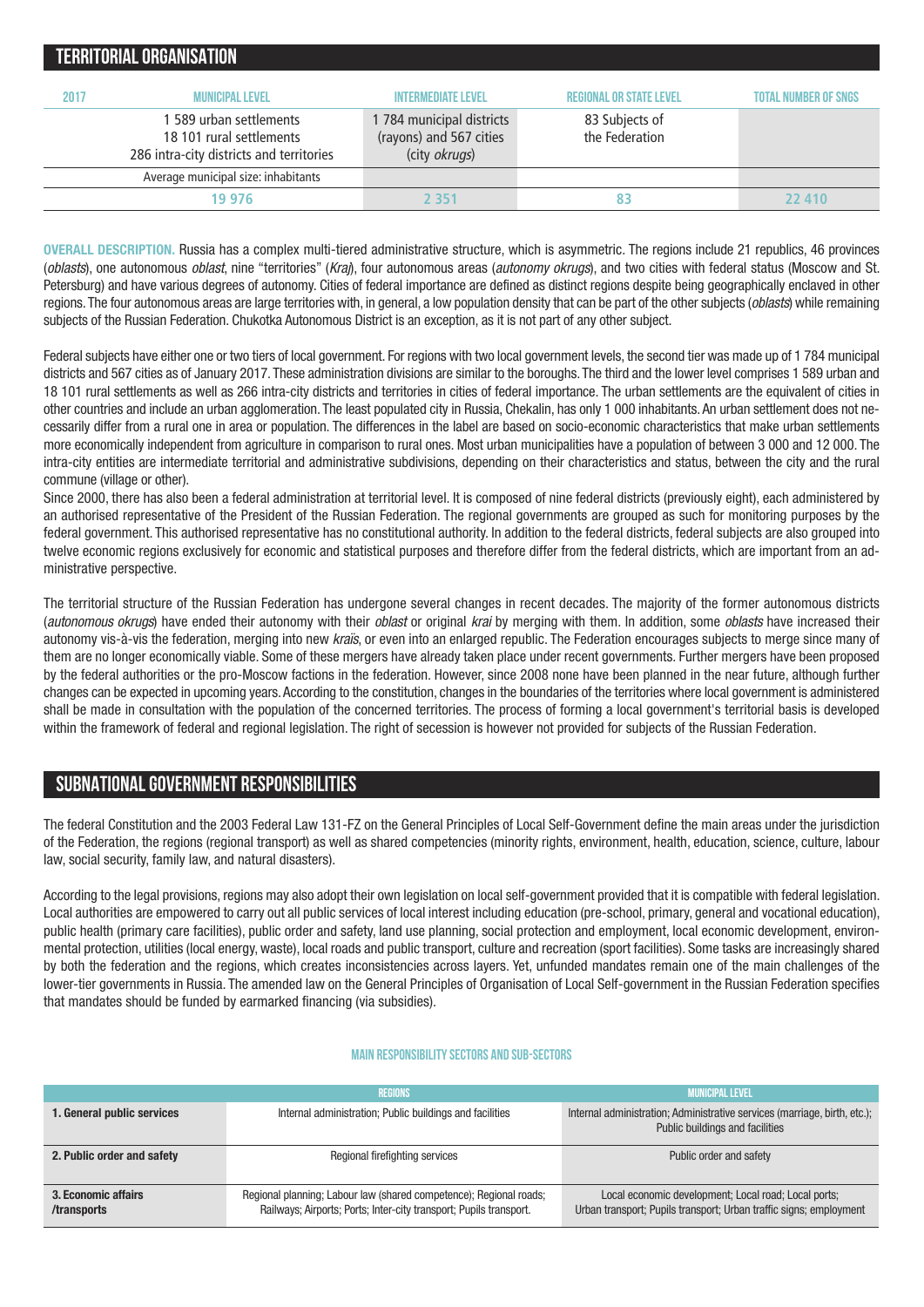## **euro-ASIA**

# **RUSSIAN FEDERATION**

**FEDERAL COUNTRY**

#### **Main responsibilitysectors and sub-sectors**

|                                       | <b>REGIONS</b>                                                                                              | <b>MUNICIPAL LEVEL</b>                                                              |
|---------------------------------------|-------------------------------------------------------------------------------------------------------------|-------------------------------------------------------------------------------------|
| 4. Environmental protection           | Environmental protection (shared competence);<br>Natural disaster management (shared competence)            | Environmental protection; Local energy; Waste; Park spaces                          |
| 5. Housing and<br>community amenities |                                                                                                             | Urban and land use planning; Urbanism;<br>Construction/renovation of social housing |
| 6. Health                             | Health (shared competence)                                                                                  | Primary healthcare facilities (medical centres); Hygiene                            |
| 7. Recreation, culture & religion     | Culture (shared competence); Regional museums; Cultural heritage                                            | Sport facilities                                                                    |
| 8. Education                          | Education (shared competence)                                                                               | Pre-school, primary, general and vocational education                               |
| 9. Social protection                  | Minority rights (shared competence); Social security<br>(shared competence); Family law (shared competence) | Social protection                                                                   |

## **SUBNATIONAL, STATE AND LOCAL GOVERNMENT FINANCE**

| Scope of fiscal data: regional institutions ("subjects") of the government of the Russian Federation and extra | <b>SNA 2008</b> | Availability of fiscal data: | Quality/reliability of fiscal data: |
|----------------------------------------------------------------------------------------------------------------|-----------------|------------------------------|-------------------------------------|
| budgetary units of regional government); local governments and extrabudgetary local government units.          |                 | Medium                       | <b>Medium</b>                       |

**GENERAL INTRODUCTION.** The fiscal framework governing the subnational finance and taxes is primarily based on the Tax Code of Russia and the Budget Code. The Budget Code lays out the regions' taxation powers, determines tax-sharing between the different levels of government and the equalisation scheme. Intergovernmental regulations are subject to the budget reviews for every fiscal year.

Each federal subject is responsible for providing the financial and economic resources to the local government bodies. They must also establish prudential budgetary requirements for their respective jurisdictions, assign to municipalities a share of federal and regional tax revenues, carry out budget adjustments and ensure budget balance, provide guarantees of financial self-sufficiency of local governments, and transfer to local governments the financial resources necessary for the implementation of delegated government functions and own functions.

There are substantial economic and social disparities between and within regions, especially between those regions with and without natural resources. In some regions, economic problems are exacerbated by the financial difficulties of local governments to provide the basic services and a heavy dependence on federal subsidies, which remain low in comparison to the assigned duties of lower-tier governments.

Some of the major intergovernmental fiscal reforms that took place at the end of the 1990s and in the early 2000s aimed at clarifying revenue and expenditure assignments of SNGs in Russia, eliminating unfunded mandates, revising the mechanisms for federal transfers and establishing an equalisation formulabased system. However, intergovernmental fiscal relations remained in flux. In recent years, reports suggest that transfers and expenditure allocation among the tiers have changed frequently, which hampers medium- and long-term budgeting, investment and debt planning at the regional and local government level. Since the 1990's, there is an overall trend of stronger dependence on federal and regional resources and less on own resources.

| 2016                            |            | <b>DOLLARS PPP / INH.</b> |              | % GDP      |              |         | % SUBNATIONAL, STATE AND LOCAL | <b>GOVERNMENT EXPENDITURE</b> | % GENERAL GOVERNMENT EXPENDITURE<br><b>(SAME EXPENDITURE CATEGORY)</b> |                      |     |       |  |            |
|---------------------------------|------------|---------------------------|--------------|------------|--------------|---------|--------------------------------|-------------------------------|------------------------------------------------------------------------|----------------------|-----|-------|--|------------|
|                                 | <b>SNG</b> | <b>State</b>              | Local        | <b>SNG</b> | <b>State</b> | Local   | <b>SNG</b>                     | <b>State</b>                  | Local                                                                  |                      |     | State |  | Local      |
| <b>Total expenditure</b>        | 5541       | 3541                      | 2000         | 22.0%      | 14.0%        | 7.9%    | 100%                           | 100%                          | 100%                                                                   |                      |     |       |  |            |
| Inc. current expenditure        | 5148       | 3356                      | 1792         | 20.4%      | 13.3%        | 7.1%    | 92.9%                          | 94.8%                         | 89.6%                                                                  | Total                |     |       |  | 58.4%      |
| Staff expenditure               | 1294       | 729                       | 565          | 5.1%       | 2.9%         | 2.2%    | 23.4%                          | 20.6%                         | 28.2%                                                                  | expenditure          |     |       |  |            |
| Intermediate consumption        | 806        | 467                       | 340          | 3.2%       | 1.9%         | 1.3%    | 14.6%                          | 13.2%                         | 17.0%                                                                  |                      |     |       |  |            |
| Social expenditure              | 517        | 457                       | 59           | 2.0%       | 1.8%         | 0.2%    | 9.3%                           | 12.9%                         | 3.0%                                                                   | Staff<br>expenditure |     |       |  | 55.9%      |
| Subsidies and current transfers | 2485       | 1664                      | 821          | 9.9%       | 6.6%         | 3.3%    | 44.8%                          | 47.0%                         | 41.0%                                                                  |                      |     |       |  |            |
| <b>Financial charges</b>        | 47         | 39                        | 8            | 0.2%       | 0.2%         | 0.0%    | 0.8%                           | 1.1%                          | 0.4%                                                                   | Social               |     | 16.5% |  |            |
| <b>Others</b>                   | Ω          | 0                         | $\mathbf{0}$ | $0.0\%$    | $0.0\%$      | $0.0\%$ | 0.0%                           | $0.0\%$                       | $0.0\%$                                                                | benefits             |     |       |  |            |
| Incl. capital expenditure       | 393        | 185                       | 208          | 1.6%       | 0.7%         | 0.8%    | 7.1%                           | 5.2%                          | 10.4%                                                                  | Direct               |     |       |  |            |
| Capital transfers               | 140        | 124                       | 16           | 0.6%       | 0.5%         | 0.1%    | 2.5%                           | 3.5%                          | 0.8%                                                                   | investment           |     | 28.4% |  |            |
| Direct investment (or GFCF)     | 253        | 61                        | 192          | $1.0\%$    | 0.2%         | 0.8%    | 4.6%                           | 1.7%                          | 9.6%                                                                   | 0%                   | 20% | 40%   |  | 60%<br>80% |

## **SUBNATIONAL GOVERNMENT EXPENDITURE BY ECONOMIC CLASSIFICATION**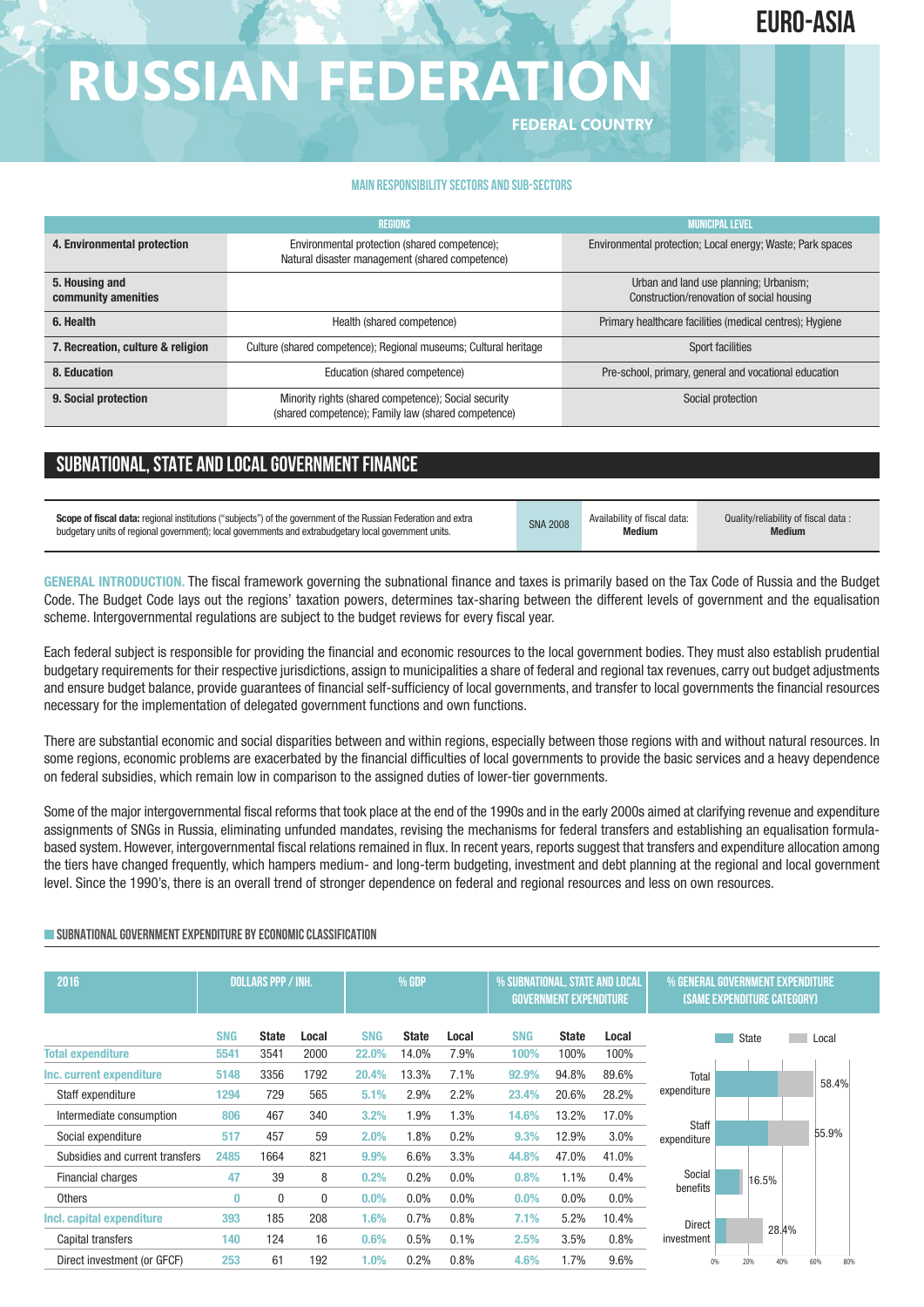**EXPENDITURE.** SNG spending as a share of GDP (22%) or public spending (58.4%) is high compared to the OECD average for federal countries (19.2% of GDP and 50% of public spending in 2016). Many spending obligations are planned and imposed by the federal authorities as SNG governments act primarily as paying agents on behalf of the federal governments. SNGs are key employers with their staff expenditure accounting for more than half of total public staff expenditure. As described above, there is a significant overlap and sharing of responsibilities across government layers. Therefore, the ratios of local expenditure in subnational and public expenditure may not reflect their discretionary power over their budget.

Regions represent 64% of total expenditure while local governments account for the remaining part (36%). They also account for 56% of total SNG staff spending.

**DIRECT INVESTMENT.** SNG investment significantly decreased between 2013 and 2016, from 44.9% of public investment to 28.4% in 2016 and from 2.2% of GDP to 1.0% in 2016. The share of SNG investment in SNG expenditure has also followed the same trend: from 8.7% in 2013 to 4.6% in 2016. These ratios are very much below the averages of OECD federations (63.2% of public investment, 9.2% of subnational government expenditure and 1.8% of GDP in 2016).

Local government units remained key investors, carrying out 76% of total SNG investment spending, 21.6% of public investment (i.e. 0.8% of GDP).

## **SUBNATIONALGOVERNMENTEXPENDITURE BYFUNCTIONALCLASSIFICATION – COFOG**

| 2016                                                              | % GDP                      |                       |                 | % SUBNATIONAL, STATE<br>AND LOCAL GOVERNMENT |                 |     | <b>SNG EXPENDITURE AS A % GDP</b> |                                                                 | % OF TOTAL SNG EXPENDITURE |       |       |  |
|-------------------------------------------------------------------|----------------------------|-----------------------|-----------------|----------------------------------------------|-----------------|-----|-----------------------------------|-----------------------------------------------------------------|----------------------------|-------|-------|--|
| <b>Total expenditure</b>                                          | <b>SNG</b><br><b>22.0%</b> | <b>State</b><br>14.0% | Local<br>7.9%   | <b>SNG</b><br><b>State</b><br>100%<br>100%   | Local<br>100%   | 25% |                                   | Social protection<br>Education                                  |                            |       |       |  |
| 1. General public services<br>2. Defence                          | 9.6%<br>0.0%               | 5.3%<br>$0.0\%$       | 4.2%<br>$0.0\%$ | 43.5% 37.8% 53.6%<br>$0.0\%$<br>$0.0\%$      | 0.1%            | 20% |                                   | Recreation, culture<br>and religion<br><b>Health</b>            | 10.1%                      |       | 43.5% |  |
| 3. Security and public order<br>4. Economic affairs / transports  | 0.1%<br>2.4%               | 0.1%<br>1.9%          | $0.0\%$<br>0.5% | $0.7\%$<br>0.6%<br>10.8% 13.6%               | 0.4%<br>5.8%    | 15% |                                   | Housing and<br>community<br>amenities <sup>7</sup>              | 19.3%                      |       |       |  |
| 5. Environmental protection<br>6. Housing and community amenities | $0.0\%$<br>1.2%            | $0.0\%$<br>0.7%       | $0.0\%$<br>0.5% | $0.2\%$<br>0.1%<br>5.2%<br>5.4%              | $0.0\%$<br>5.9% | 10% |                                   | Environmental<br>protection<br>Economic affairs /<br>transports | 3.1%                       |       |       |  |
| 7. Health<br>8. Recreation, culture and religion                  | 1.5%<br>0.7%               | 1.5%<br>0.4%          | $0.0\%$<br>0.3% | 10.9% 0.2%<br>7.0%<br>2.8%<br>3.1%           | 3.7%            | 5%  |                                   | Public order<br>and safety<br>Defence                           | 7.0%<br>5.4%               |       |       |  |
| 9. Education<br>10. Social protection                             | 4.2%<br>2.2%               | 2.2%<br>1.9%          | 2.1%<br>0.3%    | 19.3% 15.5% 26.1%<br>10.1% 13.4% 4.2%        |                 | 0%  |                                   | General public<br>services                                      | 0.1%                       | 10.8% | 0.6%  |  |

The primary area of SNG spending is general public services, followed by education, economic affairs/transport, social protection and health. More than 80% of SNG health (98.7%), environmental protection (87.7%), social protection (85%) and economic affairs (80.6%) are undertaken by the state governments. The primary area of local government spending is general public services (53.6% of LG expenditure), followed by education (26.1%); all other expenditure lines are under 10% for LGs. It must be noted however that LGs undertake 50.9% of total SNG defence expenditure (against 49.1% for the regional governments).

## **SUBNATIONALGOVERNMENT REVENUE BYCATEGORY**



**OVERALL DESCRIPTION.** SNGs have limited revenue autonomy both at regional and local levels. SNGs remain dependent on federal or regional transfers, which accounted for more than 50% of their revenues in 2016, an increase of 5.5% since 2013 (to be compared to 31.5% in the OECD federations in 2016). The system of intergovernmental transfers is still under development. Reports, however, suggest that the regulation of federal transfers is less predictable, very complicated with numerous conditions that the regions must fulfil to gain access to federal financial support. The share of SNG tax revenue in SNG revenue, GDP and public tax revenue is lower than in many other federations. The federal government holds significant tax-setting authority, which limits the fiscal autonomy and financial self-sustainability of Russian SNGs. Other sources of own-revenues are limited.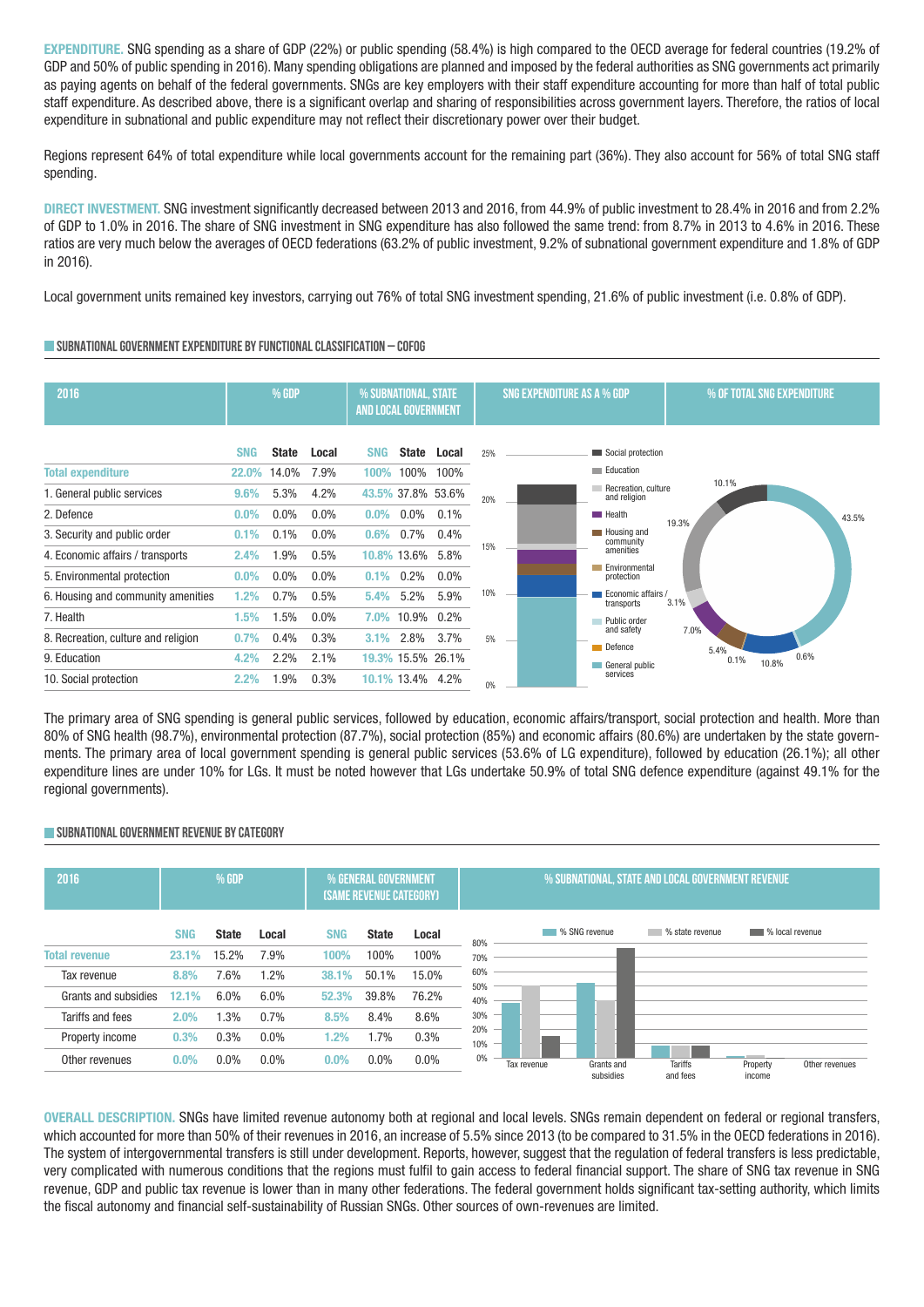## **euro-ASIA**

# **RUSSIAN FEDERATION**

**FEDERAL COUNTRY**

States' revenues in 2016 represent 65.7% of total SNG revenues and 41.5% of public revenue. Regions also account for the bulk of SNG tax revenue: 86.4% while local governments are funded mainly through grants. Yet, these ratios are primarily due to shared tax bases between the federal and regional governments. Tax proceeds at the regional level remain very volatile and are primarily driven by income from companies and by the national macroeconomic environment. Revenue volatility is lower for local governments (municipalities), as they mostly rely on financial transfers from the regional governments and stable personal income tax (PIT) proceeds.

TAX REVENUE. The regions' ability to set taxes is limited by the Budget Code (introduced in June 1998), which also determines tax-sharing between the different levels of government.The formal rules for assigning different tax bases to lower-tier government units do not necessarily reflect the fiscal autonomy of the regions. Differences in the capacity of tax administration and the disparities across regions in terms of potential revenues bases are some of the rationales that underline the centralised tax system in Russia. As a result, the federal government holds significant tax-setting authority.

Regions receive a share of federal taxes, the most important ones being the corporate income tax (CIT) and the personal income tax (PIT). Regions receive 90% of the CIT collected nationally (the other 10% is for the federal government) and 85% of the PIT. In 2016, the CIT and the PIT alone contributed up to 71% of regional tax revenues and 27% of total regional revenues. In 2009, the tax rate for CIT had been set at 20% (of which 18 percentage points go to the regional governments. The regional governments can reduce the rate by up to 4.5% points for groups of taxpayers.

Other essential tax instruments for the regions include the excise duties, and a natural extraction tax (NRET), especially for natural resource-rich regions. The tax rates for excise duties and natural resource extraction depend on the type of taxable goods and are set by the Tax Code. The Budget Code stipulates that regional governments receive 40%-100% of the proceeds from the excise tax and 60%-100% of the proceeds from the NRET. However, this excludes oil, the proceeds of which are assigned to the federal budget. The regional governments have limited rate-setting power over three regional taxes: the corporate property tax, the gambling tax and the transport tax. All other regional tax revenues (excise, NRET and various other taxes) amounted to only 11.1% of SNG tax revenues in 2016.

Despite these restrictions on regional tax autonomy, most SNG tax revenues benefit the regions. Local governments have few sources of tax revenue. Local governments' tax revenues accounted for only 15% of total revenues. The most important source is the PIT from which municipalities receive 15% of the total revenue collected on their territory. In 2016, PIT accounted for 9.5% of LG revenues, and 63.2% of LG tax revenues. Municipal taxes also include a property tax on individuals and a land tax. Urban districts and settlements have the authority to set the rates and base for both. Other municipal taxes are the agricultural tax, the imputed tax and the patents for individual entrepreneurs.

Overall, the recurrent taxes on property, levied by the regions and the municipalities, represented 1.2% of GDP in 2016, which is higher than the OECD average (1.1% of GDP). Regions received 80% of the total receipts (provided by the corporate property tax (i.e., 0.9% of GDP) while local governments received the remaining 20% (coming from the land tax and the property tax on individuals for 0.2% of GDP).

**GRANTS AND SUBSIDIES.** In the last decade, successive reforms have taken place to facilitate the financing of federally-mandated spending undertaken by SNGs, and to reduce the stark regional disparities across regions (10 of 83 regions produce more than 55% of Russia's GDP while they represent only one-third of the national population).

Regions and local governments receive grants, which are divided into four categories: Unconditional equalisation transfers; Balancing grants; Earmarked grants; and compensation payments. Unconditional equalisation transfers represent a large share of transfers to regions (30% in 2015); however, transfers have been declining since the late 2000s. These are formula-based and operationalised through the programme entitled Federal Funds for Financial Support of the Regions. They aim at providing the basic level of public services across the nation. Allocation criteria are also based on the assessment of revenue capacities and public service delivery costs. Local economic development, population density and infrastructure development, the major financial indicators of local companies, and the population are also considered significant aspects of the socio-economic environment. Balancing grants are discretionary grants aiming to support the regions that lack adequate resources through equalisation grants and therefore to reduce regional budget deficits. Earmarked grants include grants to finance federally-mandated spending and matching grants to stimulate specific regional expenditure or investments. Earmarked grants have increased to account for more than a half of all transfers in recent years, counteracting the effects of equalisation and reducing regional expenditure autonomy. Since 1 January 2012, the proceeds from excise duties on petrol, oil and oil products, and the transport tax have been considered earmarked grants. The regional governments are obliged to establish a road fund, which is exclusively used for the financing of current and capital expenditure on public roads of the regions; these include the construction, maintenance and modernisation of the regional and inter-regional roads networks. A maximum of 20% of the fund can be used to repay previous federal budget loans that were taken out for road construction.

Fund allocation among the regions is set annually by the federal law on the federal budget for the respective financial year. The regional authorities also provide the financial means to the municipalities in the exercise of their functions. They can either provide grants or offer further tax-sharing arrangements for sharedfederal and regional taxes beyond the arrangements set by the Budget Code. Grants covering delegated responsibilities are intended to finance any expenditure that the region has mandated to municipalities. These grants primarily finance the salaries of teachers in the municipalities' schools; they are also used to subsidise the utility bills of low-income citizens. Since 2014, the creation of a municipal road fund became mandatory for all municipal governments. The municipal road fund is comprised of transfers on petrol and oil transfers by the regional governments to their respective municipalities.

It is reported that the federal budget law for 2018-2020 forecasts a nominal decrease of total grants, after the presidential elections in 2018, by around 5%. So far, only a few regions are financially self-sufficient (mainly Moscow and St-Petersburg); the city of Moscow generally accounts for more than a quarter of local and regional government revenues. The least self-sufficient are Ingushetia and Chechnya, whose budgets are predominantly funded (more than 80%) by federal transfers.